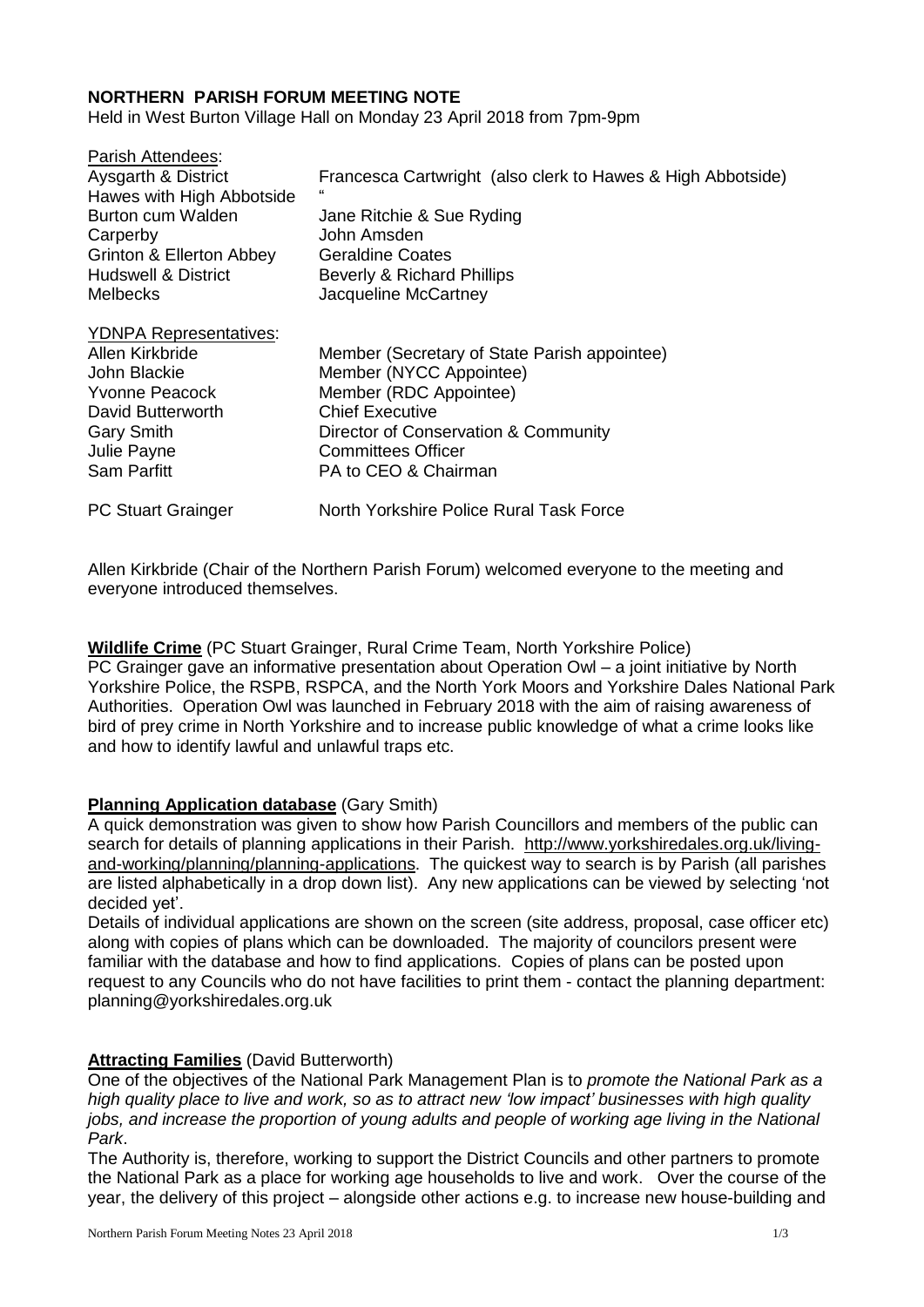support the local economy — has developed into a wider initiative to attract families to the whole of the National Park.

David explained the challenges being faced regarding the socio-economic position of rural communities in the National Park. The National Park has the capacity to absorb more people and more development. The population needs to stabilise or grow in order to sustain existing infrastructure and help deliver new services.

There are a number of opportunities that could be explored and the NPA and District Councils are responding to the challenge by developing a more joined up approach, with the overall aim *to halt and then reverse the decline in the number of younger people (18-44 year olds) in the National Park.*

The District Councils and National Park Authority are developing objectives to include:

- Creating more new dwellings in a range of tenures (affordable, community self-build, local occupancy, open market etc).
- Working with Parish Councils on specific local initiatives to attract younger people to live within the area.
- Increasing the number and quality of jobs.
- Accelerating the roll-out of hyperfast and superfast broadband, and mobile telecommunications.
- Retaining local schools.
- Branding campaign to promote the area as a place to live and work.

### Progress so far:

Housing: YDNPA has approved 70 out of 71 barn conversion applications. Craven DC is looking to purchase and develop allocated housing sites. Discussions have taken place with Broadacres Housing Association to encourage them to build in more remote rural areas. A community-led housing project is being developed in Arkengarthdale to build for 4 houses for rent.

Officers have met with Cumbria County Council to discuss the potential role of the NPA in the developing 'Borderlands' initiative. A project covering the South of Scotland, Cumbria, Northumberland and Durham counties and aimed at tackling the principal challenge facing the area-population growth and specifically the need to attract more working age people to the area to improve productivity and to grow the economy in the Borderlands economic area. The area of particular interest to the National Park is superfast connectivity for Broadband.

YDNPA is continuing to provide funding to help communities to roll-out [B4RN](https://b4rn.org.uk/b4rn-service/) hyperfast broadband, which has now reached Sedbergh and Garsdale.

Working with secondary schools to raise awareness about careers in the NPA.

Working on the 'Great Place: Lakes and Dales' project with South Lakeland & Craven District Councils. Project is examining how to maximise the cultural aspects of the area, so as to attract more young people.

YDNPA is funding the Dales Tourism Network to do some 'low key' work to develop publicity materials and use social media to promote the NP as a place to live/move to. Officers have also met with Marketing Lancashire to develop our relationship with that body.

Met with the CEO of 'the Pub is the [Hub'](https://www.pubisthehub.org.uk/) to discuss opportunities to develop the role that might be played by the local pub in the future viability of local communities in the Park. This is a national organisation based in Harrogate that helps local pubs to develop beyond the primary purpose to improve their viability and retain local services. Examples include pubs taking on local bakeries, village shops; children's play areas, community cafes, community allotments, libraries, IT hubs, pub theatres, and farmers markets.